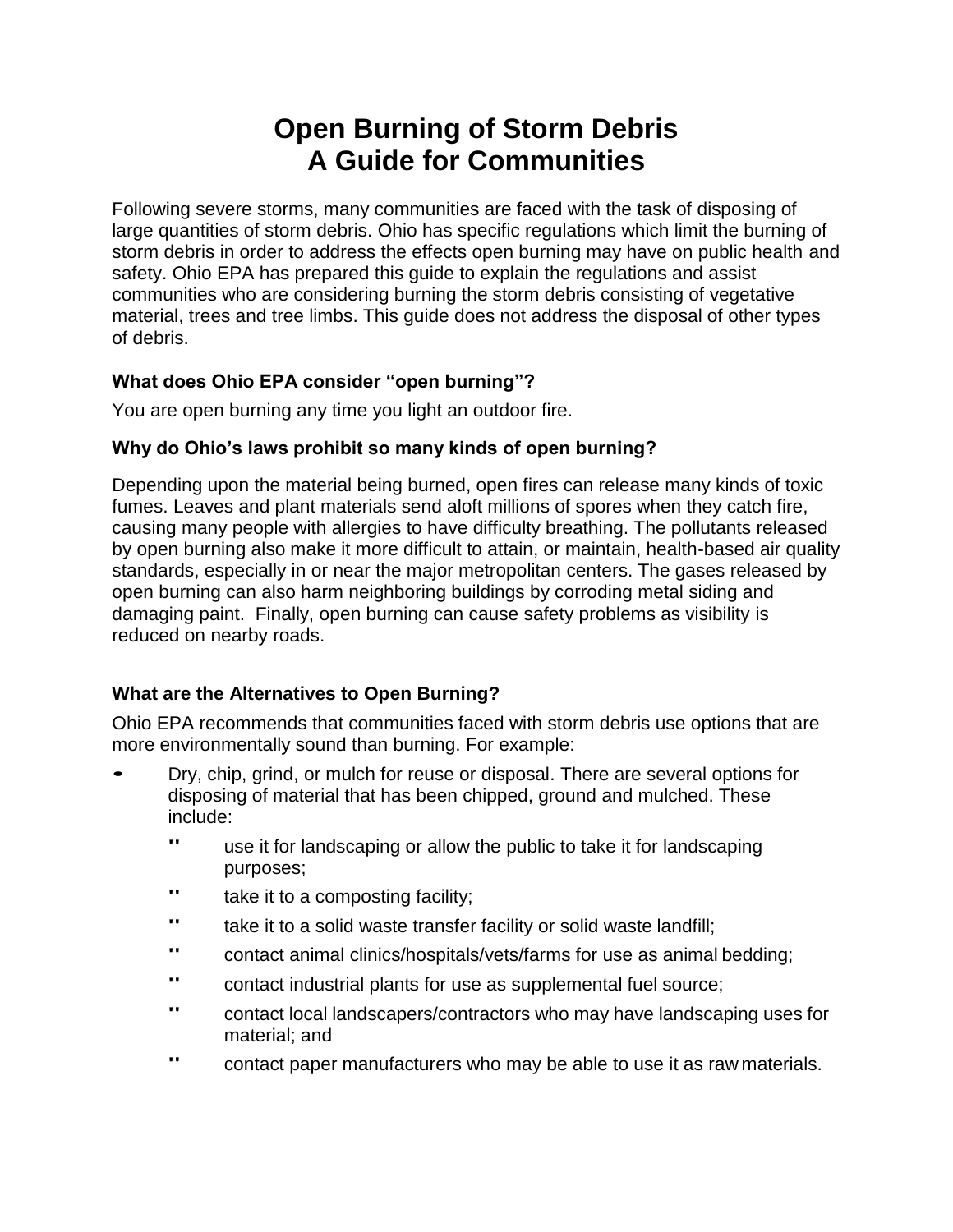- Allow the public to come to the staging area and remove whatever they want for firewood: Chip, grind, and mulch the remaining small pieces, and manage as noted above.
- If fallen trees are along rights-of-way, communities can make sure roads and ditches are clear of debris, but leave tree residue in wooded areas where they fell.
- When selecting areas to stage debris, communities must consider locations that will not create additional environmental concerns or problems for the community (noise, dust, traffic, etc.). Choose locations where debris can remain for an extended period of time. Ohio EPA will eventually want the debris removed, but will work with communities who need time to fully explore options for managing the debris. Communities can contact the Division of Solid and Infectious Waste Management at (614) 728-5346 to discuss options for disposing of storm debris.

### **The Necessity to Burn**

Severe storms result in large amounts of debris throughout the State. Ohio EPA recognizes that communities, already faced with economic hardship due to the overtime, equipment and material costs associated with storms, face an additional economic hardship in disposing of the storm debris. Ohio EPA has the authority to allow open burning in emergency situations where other disposal is not practical. If an area has been declared a state of emergency by the Governor and if the community is facing a financial hardship, Ohio EPA will consider requests for open burning of storm debris. To determine if other disposal methods represent an economic hardship for a community, Ohio EPA will consider the cost of chipping and grinding the material, in combination with the size of the community facing the disposal costs. Attachment A includes the open burning hardship table, which will be used as a basis for approving requests to open burn storm debris.

#### **What materials can be burned?**

Ohio EPA will consider requests from a community to burn vegetation and wood-based materials only. Other debris, such as housing materials, roofing, siding, furniture, tires and plastics must be disposed of using other methods. You must receive written permission from Ohio EPA before you begin burning vegetative material, trees and tree limbs.

#### **How does a community obtain approval to burn storm debris?**

Ohio EPA's open burning program is administered by Ohio EPA's district offices and local air agencies. Communities should contact their district office or local air agency and speak to the appropriate open burning staff. (See Attachment B). Ohio law requires that a written request for open burning must be submitted to the district office or local air agency at least 10 working days prior to burningthe materials. The request should be made by the person who will be responsible for the open burning and who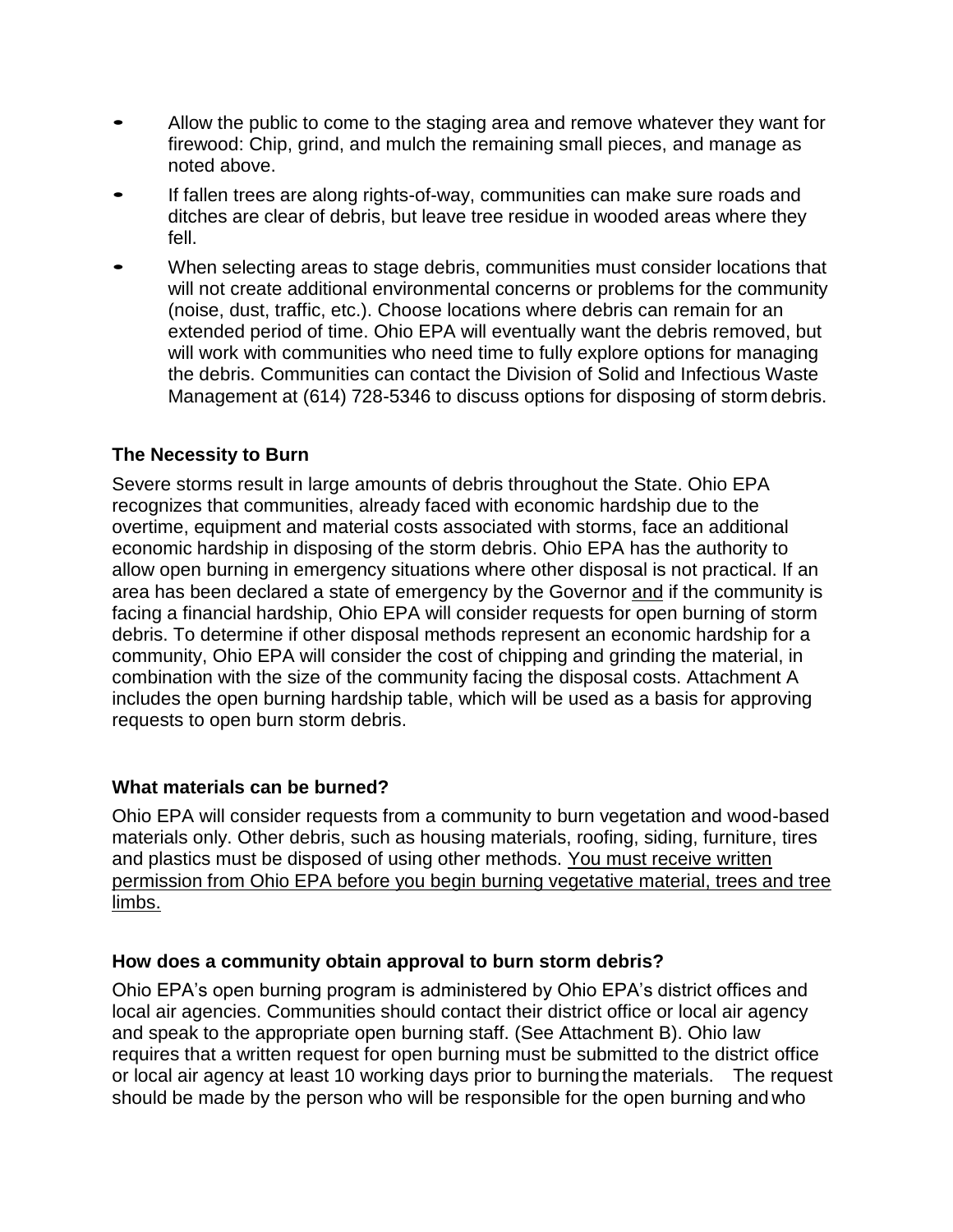has the authority necessary to represent the community making the request. If the request is approved, the community will receive an open burning permit from the district office or local air agency.

#### **Does Ohio EPA dictate how burning must be done?**

Ohio EPA limits the type of materials that can be burned, the location of the burn, and the manner in which the open burning is conducted. For the disposal of storm debris, Ohio EPA will require a community to conduct the burn in a pit, using an air curtain destructor. Attachment C outlines the requirements for the open burning of storm debris using an air curtain destructor.

Communities facing severe economic hardship may request a waiver of the air curtain destructor requirement. Communities must submit a detailed justification outlining the itemized costs associated with separating, transporting, and disposing the material, as well as the cost estimates of the air curtain destructor, and information explaining the hardship faced by the community. Ohio EPA will consider the economic hardship, along with the potential environmental impact of burning the storm debris without emission controls. Attachment D outlines the requirements for open burning of storm debris without the use of an air curtain destructor.

#### **Can an individual burn storm debris that was generated on his or her property?**

Yes, as long as the property is not in a restricted area. Restricted areas include:

- within the boundaries of any municipal corporation;
- · within corporation limits and a 1,000-foot zone outside any municipal corporation having a population of 1,000 to 10,000; and
- · within corporation limits and a one-mile zone outside any municipal corporation with a population of more than 10,000.

Outside a restricted area, landscape wastes (including plant matter such as tree trimmings, branches, stumps, brush, weeds, leaves, grass, shrubbery, yard trimmings and crop residues) generated on the premises can be burned. However, no open burning can take place within 1,000 feet of an inhabited building located off the property where the fire is set. Nor can the fire obscure visibility for roadways, railroad tracks or air fields.

No wastes generated off the premises may be burned. For example, a tree removal contractor may not haul branches and limbs to another site to burn them.

Open burning is prohibited even in unrestricted areas when the local air agency, local planning organization or Ohio EPA has declared an air quality advisory, or when air pollution warnings, alerts or emergencies are in effect.

#### **Are there other restrictions on open burning that a community must follow?**

A community should determine if there are local ordinances which restrict open burning.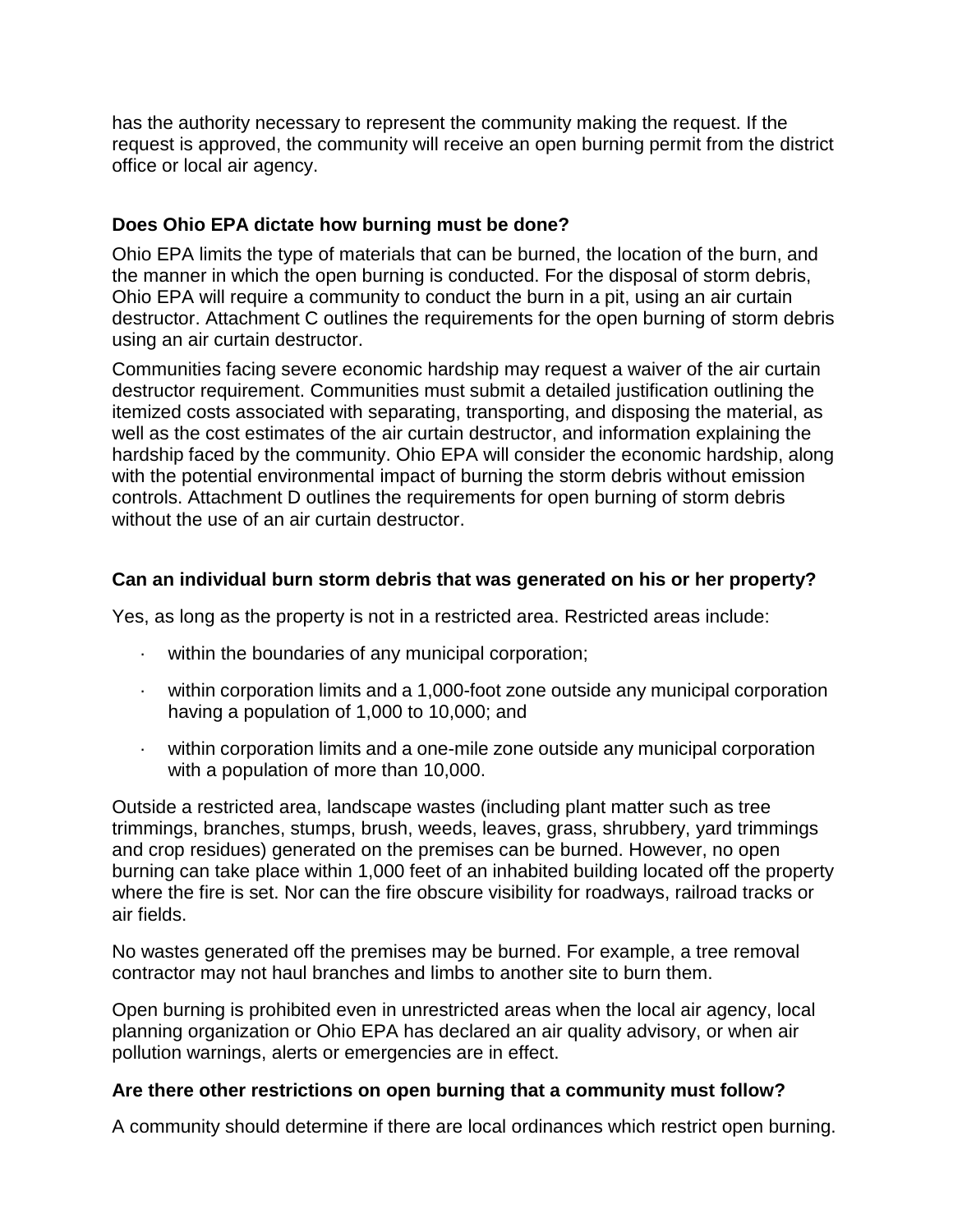The local ordinances may be more strict than Ohio EPA's regulations. Ohio Department of Natural Resources also restricts open burning on public land, and near any woodland, brushland, or land containing tree growth, and in any place from which the fire is likely to escape. Communities should contact the Ohio Department of Natural Resources Division of Forestry at (614) 265-6694 for more information.

For more information regarding Ohio EPA's open burning program, please contact Ohio EPA's open burning coordinator at (614) 644-2270.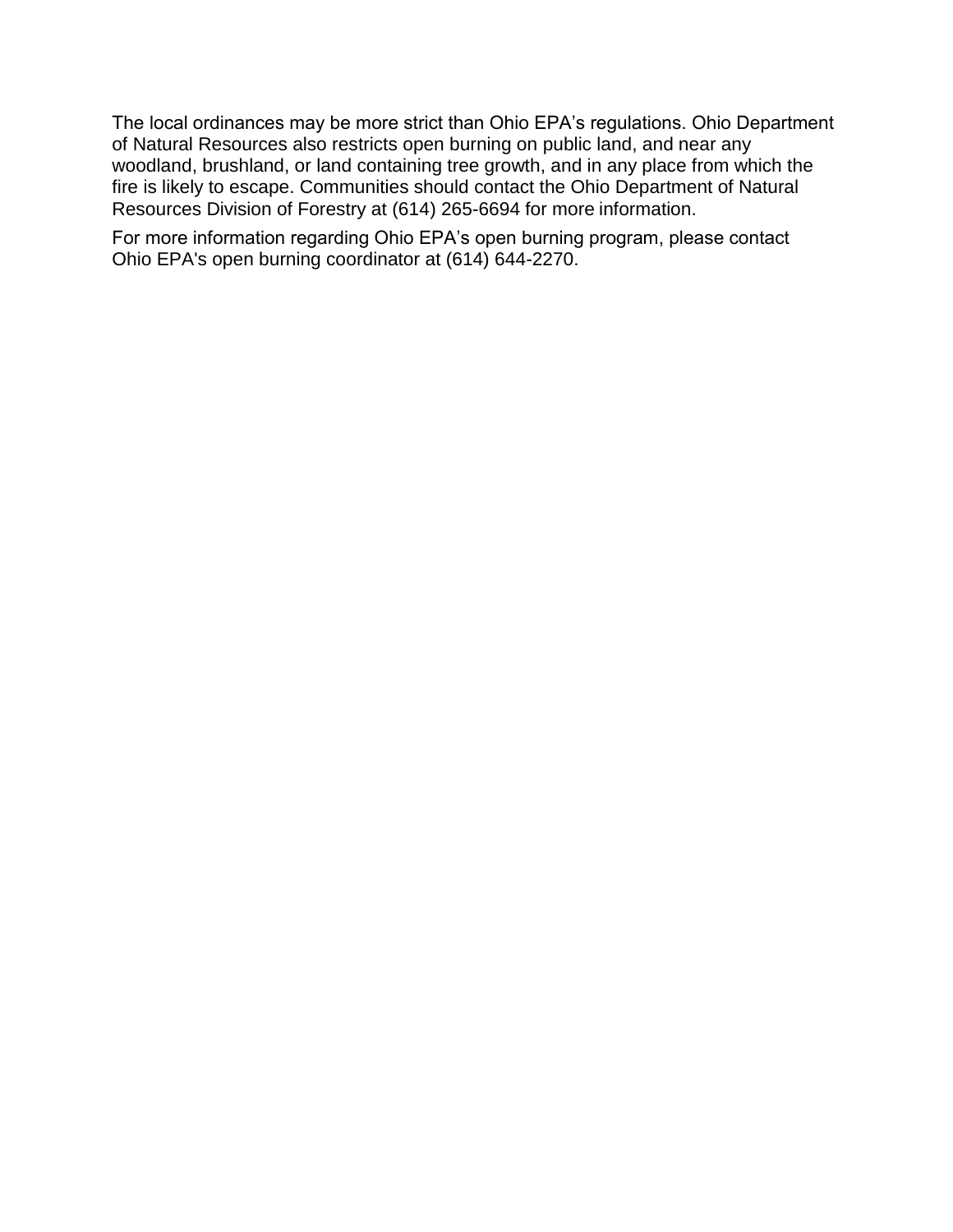## **Attachment A Community Hardship Table**

| Village/Township/City<br><b>Size</b> | Population                                                      | <b>Controlled Burning Option</b>                                                                                                                                                                                                                                  | Open Burning Option*                                                                                                                                                                                                           |
|--------------------------------------|-----------------------------------------------------------------|-------------------------------------------------------------------------------------------------------------------------------------------------------------------------------------------------------------------------------------------------------------------|--------------------------------------------------------------------------------------------------------------------------------------------------------------------------------------------------------------------------------|
| <b>Small Community</b>               | Population of less<br>than 5,000                                | Open burning of storm debris allowed<br>using air curtain destructor if the<br>following conditions apply: (1) area was<br>declared a state of emergency by the<br>Governor and (2) disposal of storm<br>debris using other disposal methods<br>exceeds \$5,000.  | Open burning of storm debris if the following<br>conditions apply: (1) area was declared a state<br>of emergency by the Governor and (2) disposal<br>of storm debris using other disposal methods<br>exceeds \$5,000.          |
| <b>Medium Community</b>              | Population of<br>greater than 5,000,<br>but less than<br>25,000 | Open burning of storm debris allowed<br>using air curtain destructor if the<br>following conditions apply: (1) area was<br>declared a state of emergency by the<br>Governor and (2) disposal of storm<br>debris using other disposal methods<br>exceeds \$10,000. | Open burning of storm debris allowed if the<br>following conditions apply: (1) area was<br>declared a state of emergency by the Governor<br>and (2) disposal of storm debris using other<br>disposal methods exceeds \$10,000. |
| Large Community                      | Population<br>greater than<br>25,000                            | Open burning of storm debris allowed<br>using air curtain destructor if the<br>following conditions apply: (1) area was<br>declared a state of emergency by the<br>Governor and (2) disposal of storm<br>debris using other disposal methods<br>exceeds \$20,000. | Open burning of storm debris allowed if the<br>following conditions apply: (1) area was<br>declared a state of emergency by the Governor<br>and (2) disposal of storm debris using other<br>disposal methods exceeds \$20,000. |

\* Due to number of declared disaster areas in late 2004 and early 2005, and the unprecedented amount of storm debris across the state, Ohio EPA has developed the uncontrolled open burning option for areas demonstrating a severe economic hardship, as outlined above. The uncontrolled burning option only applies to the 2004-2005 storm debris. Ohio EPA will re-evaluate the uncontrolled burning option based on the severity of future natural disasters.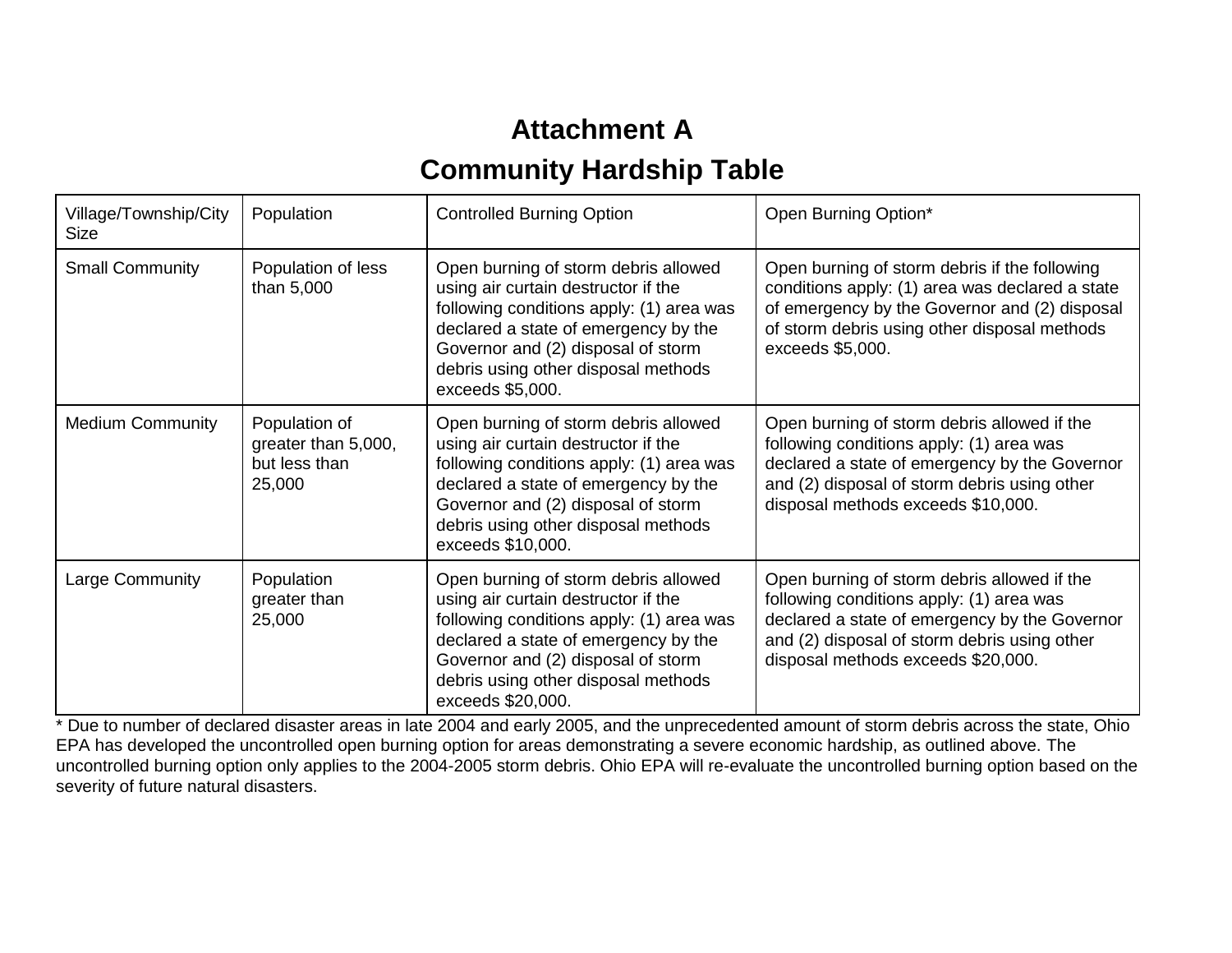# Division of Air Pollution Control District Office and Local Air Agency Jusrisdiction





The Division of Air Pollution Control's jurisdictional boundaries for district offices and local air agencies are not the same as Ohio EPA's standard district boundaries. Standard district boundaries, indicated by the dark lines, are for reference only.



Sam Rubens, Air Administrator Akron Regional Air Quality 16 Management District 13 1867 West Market St. Akron, OH 44313 (330) 375-2480 FAX (330) 752-7792 srubens@schd.org



Terri Dzienis, APC Administrator Air Pollution Control Division Canton City Health Dept. 420 Market Ave., North Canton, OH 44702-1544 (330) 489-3385 FAX (330) 489-3335 tdzienis@cantonhealth.org



Brad Miller, Assistant Director Southwest Ohio Air Quality Agency 250 William Howard Taft Road Cincinnati, OH 45219-2660 (513) 946-7777 FAX (513) 946-7778 bradley.miller@hamilton-co.org



David Hearne, Interim Commissioner Cleveland Dept. of Public Health Division of Air Quality 75 Erieview Plaza, 2nd Floor Cleveland, OH 44114 (216) 664-2297 FAX (216) 420-8047 dhearne@city.cleveland.oh.us



Jenny Marsee, Unit Supervisor Regional Air Pollution Control Agency  $\frac{08}{2}$  Public Health Dayton & Montgomery Cnty. 117 South Main St. Dayton, OH 45422-1280 (937) 225-4435 FAX (937) 225-3486 marseejs@rapca.org



Bert Mechenbier, Supervisor Lake County General Health District <sup>20</sup> Air Pollution Control <sup>21</sup> 5966 Heisley Road Mentor, Ohio 44060-1886 (440) 350-2543 FAX (440) 350-2548 BMechenbier@lcghd.org



Cindy Charles, Director

Portsmouth Local Air Agency 605 Washington St., Third Floor Portsmouth, OH 45662 (740) 353-5156 FAX (740) 353-3638 cindy.charles@epa.ohio.gov



Karen Granata, Administrator City of Toledo Division of Environmental Services 348 South Erie Street Toledo, OH 43604 (419) 936-3015 FAX (419) 936-3959 karen.granata@toledo.oh.gov



Tara Cioffi, Administrator Mahoning-Trumbull APC Agency 345 Oak Hill Ave., Suite 200 Youngstown, OH 44502 (330) 743-3333 FAX (330) 744-1928 tcioffi@youngstownohio.gov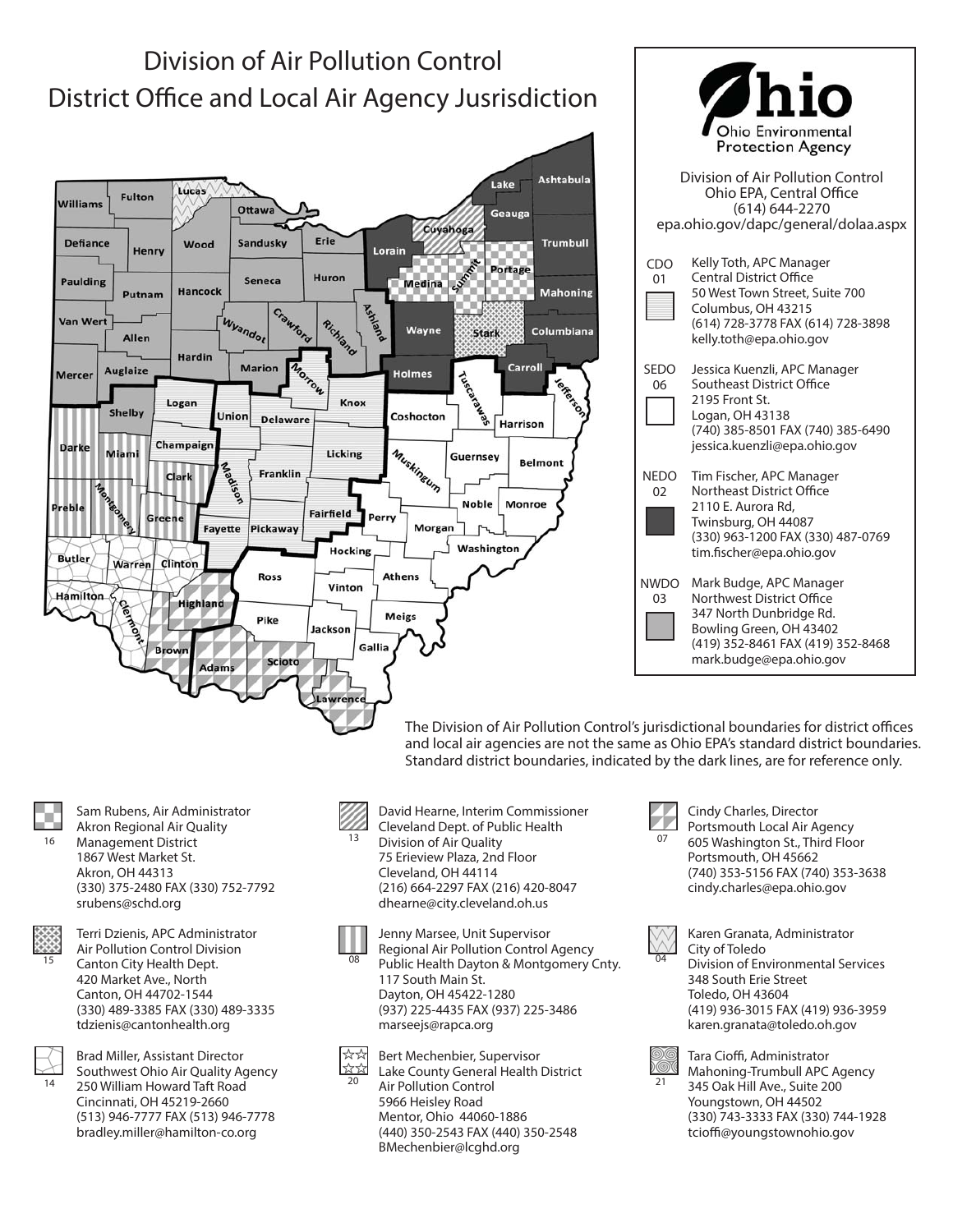## **Attachment C**

### **Ohio Environmental Protection Agency Permit Requirements for Air Curtain Destructors Employed for Landscape Waste**

The accumulation and open burning with air curtain destructors (ACDs) of storm debris shall be allowed by municipalities upon receipt of written permission from Ohio EPA or the appropriate local air agency, provided the following conditions are met:

- 1. The material to be burned shall be limited to vegetative material, trees and tree limbs.
- 2. The ACD shall be at least  $\frac{1}{2}$  mile from any hospital, day care, nursing home or any other type of health care facility.
- 3. The ACD shall be at least 1000 feet from any inhabited building not located on said premises.
- 4. All material to be burned shall be dry and in a state to sustain good combustion.
- 5. Burning may not be conducted during unfavorable meteorological conditions such as high winds, temperature inversions, air stagnation, when a pollution alert or ozone action day has been declared. The open burning shall not create a nuisance. The emission of smoke, ashes, dust, dirt, odors or any other substance in such a matter or amount as to endanger the health, safety or welfare of the public or cause unreasonable injury or damage to property, is a public nuisance and is prohibited.
- 6. All material shall be burned in an open pit which shall be constructed as follows:
	- a. The pit shall be rectangular in shape with four vertical walls.
	- b. The maximum length shall be no longer than the blower manifold.
	- c. The maximum width shall be less than 10 feet. A width of six to eight feet is recommended.
	- d. The nozzles are to be directed down into the pit at a 25 to 30-degree angle from the horizontal.
- 7. The ACD may be shut off during start-up for a maximum of 25 minutes. Otherwise, the ACD must remain in operation until the fire has been completely extinguished. Smoldering will not be allowed.
- 8. The burn pit is not to be loaded above two-thirds of its total depth.
- 9. The loading of the pit shall be done in such a way as to minimize the amount of soil entering the pit.
- 10. The community must have personnel present at all times when open burning is taking place.
- 11. The Ohio EPA or local air agency inspector shall be notified when open burning will take place and shall be allowed complete access to the site before, during and after the operation of the ACD.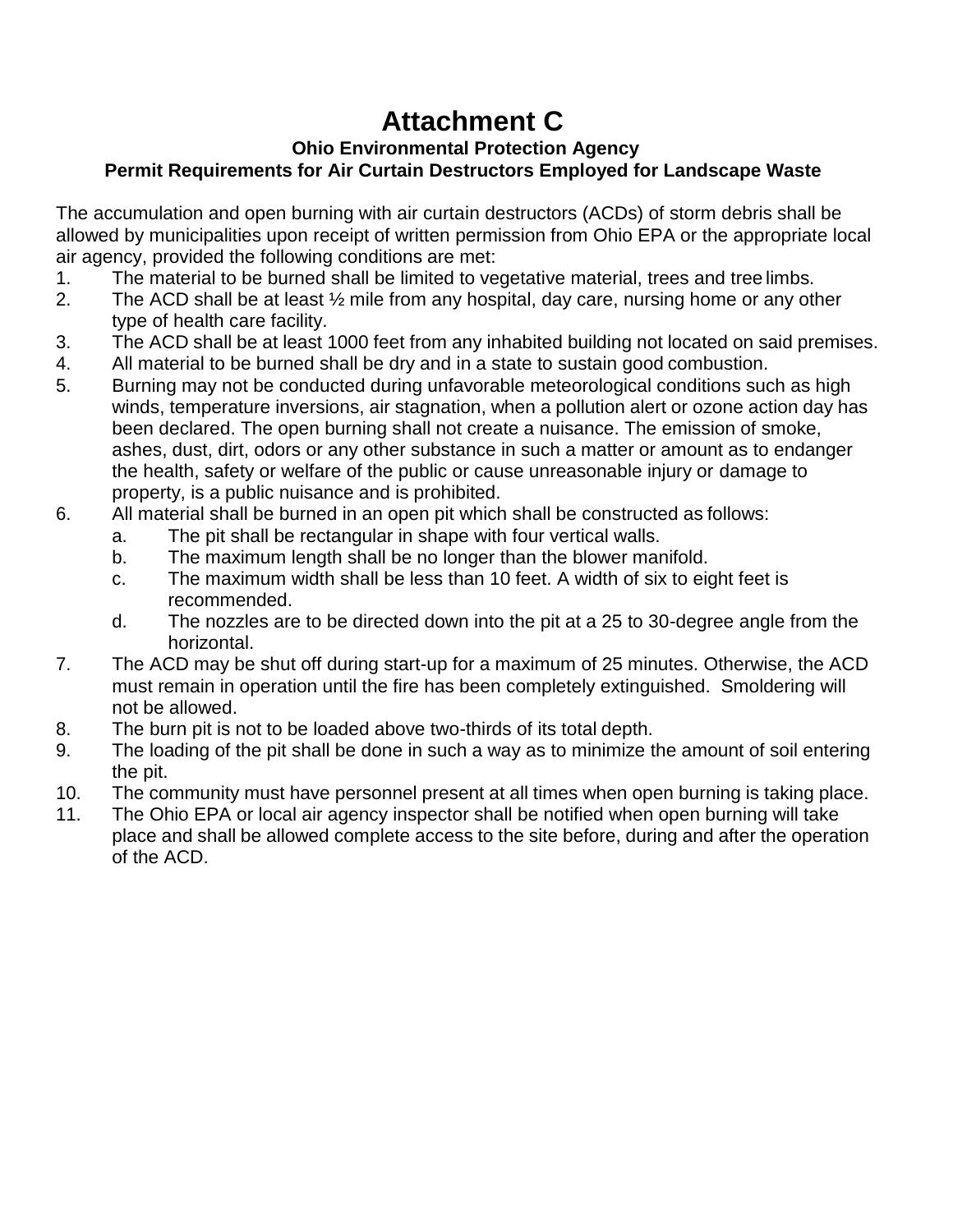## **Attachment D**

#### **Open Burning of Storm Debris Conditions for "Extraordinary Circumstances" Approvals Issued to Communities Demonstrating a Severe Economic Hardship for the Disposal of Storm Debris Under OAC 3745-19-03(D)(3) or OAC 3745-19-04(C)(3)**

If a community is located in an area that was declared a state of emergency by the Governor for a natural disaster, such an ice storm, tornado or flood, and the community has demonstrated a severe economic hardship in accordance to Attachment A that would prevent disposal techniques such as chipping or the use of an air curtain destructor Ohio EPA under OAC 3745-19-03(D)(3) or OAC 3745-19-04(C)(3) may allow for the open burning of trees and vegetative wastes provided the local community meets the following guidelines. The local community must request and receive an Ohio EPA open burning permit from the Director and the community must follow the following guidelines for open burning of the vegetative material, trees and tree limbs.

- 1. The material burned must be limited to vegetative material, trees and tree limbs resulting from a natural disaster.
- 2. All material to be burned shall be dry and in a state to sustain good combustion.
- 3. No burning shall take place within:
	- a. one hundred (100) feet of any uninhabited structure or powerline;
	- b. three hundred (300) feet of a frequently traveled municipal or township road;
	- c. five hundred (500) feet of any state highway;
	- d. one thousand feet (1000) of any interstate highway;
	- e. One-half mile from any school or day care;
	- f. One mile from any hospital, nursing home or any other type of health care facility;
	- g. 1000 feet from any inhabited building;
	- h. 1000 feet from any fuel storage facility with three or less tanks or above ground petroleum or natural gas pipeline; or
	- i. One-half mile from any fuel storage facility with three or more tanks.
- 4. All fires must be attended at all times during burning until completely extinguished.
- 5. Burning may not be conducted during unfavorable meteorological conditions such as:
	- a. high winds;
	- b. temperature inversions;
	- c. air stagnation; or
	- d. when a pollution alert or ozone action day has been declared.
- 6. If at any time a fire creates:
	- a. a threat to public health;
	- b. a nuisance; or
	- c. a fire hazard;
	- the burning shall be extinguished.
- 7. All burning shall comply with other federal, state, and local laws, rules, and ordinances.
- 8. Adequate firefighting equipment shall be on-site for extinguishing purposes during burning times.
- 9. Burning shall be conducted during daylight hours only, and all fires shall be extinguished prior to sunset.
- 10. The pile to be burned shall be less than or equal to five thousand (5,000) cubic yards and